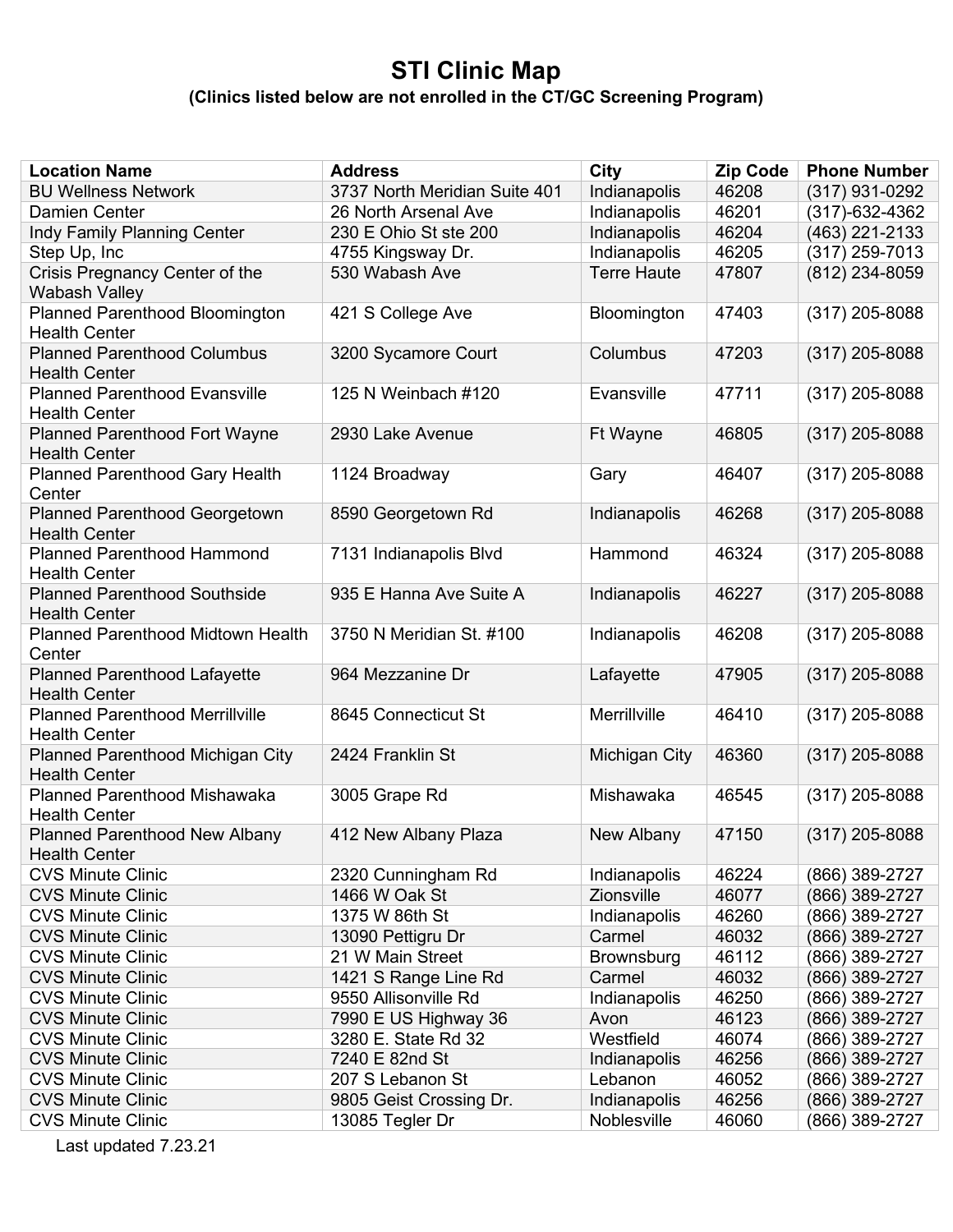| <b>CVS Minute Clinic</b>                                  | 11591 Olio Rd                       | <b>Fishers</b>     | 46037 | (866) 389-2727     |
|-----------------------------------------------------------|-------------------------------------|--------------------|-------|--------------------|
| <b>CVS Minute Clinic</b>                                  | 523 S State Rd 67                   | Mooresville        | 46158 | (866) 389-2727     |
| <b>CVS Minute Clinic</b>                                  | 655 S US Highway 31                 | Greenwood          | 46142 | (866) 389-2727     |
| <b>CVS Minute Clinic</b>                                  | 5026 W US 52                        | <b>New</b>         | 46163 | (866) 389-2727     |
|                                                           |                                     | Palestine          |       |                    |
| <b>CVS Minute Clinic</b>                                  | 8970 S Meridian St                  | Indianapolis       | 46217 | (866) 389-2727     |
| <b>CVS Minute Clinic</b>                                  | 5925 E 71st Street                  | Indianapolis       | 46220 | (866) 389-2727     |
| <b>CVS Minute Clinic</b>                                  | 1545 N Meridian St                  | Indianapolis       | 46202 | (866) 389-2727     |
| <b>CVS Minute Clinic</b>                                  | 130 E Cleveland Rd                  | Granger            | 46530 | (866) 389-2727     |
| <b>CVS Minute Clinic</b>                                  | 4501 Lincolnway E                   | Mishawaka          | 46544 | (866) 389-2727     |
| <b>CVS Minute Clinic</b>                                  | 410 S Main St                       | Goshen             | 46526 | (866) 389-2727     |
| <b>CVS Minute Clinic</b>                                  | 4480 1st Ave                        | Evansville         | 47710 | (866) 389-2727     |
| <b>CVS Minute Clinic</b>                                  | 5120 Weston Rd                      | Evansville         | 47712 | (866) 389-2727     |
| <b>CVS Minute Clinic</b>                                  | 7722 W State Rte 66                 | Newburgh           | 47630 | (866) 389-2727     |
| <b>CVS Minute Clinic</b>                                  | 670 Margaret Ave                    | <b>Terre Haute</b> | 47802 | (866) 389-2727     |
| <b>CVS Minute Clinic</b>                                  | 2340 W Sycamore St                  | Kokomo             | 46901 | (866) 389-2727     |
| Eskenazi Health Center - Forest                           | 3840 N Sherman Dr                   | Indianapolis       | 46226 | $(317) 541 - 3400$ |
| Manor                                                     |                                     |                    |       |                    |
| Eskenazi Health Center - North<br>Arlington               | 2505 N Arlington                    | Indianapolis       | 46218 | (317) 554-5200     |
| Eskenazi Health Center - W 38th<br><b>Street</b>          | 5515 W 38th St                      | Indianapolis       | 46224 | $(317) 880 - 3838$ |
| Eskenazi Health Center - Pecar                            | 6940 N Michigan Rd                  | Indianapolis       | 46268 | (317) 266-2091     |
| Eskenazi Health Center - Grassy                           | 9443 E 38th Street                  | Indianapolis       | 46235 | $(317) 890 - 2100$ |
| Creek<br>Eskenazi Health Center - Cottage                 | 1434 S Shelby St                    | Indianapolis       | 46203 | $(317)$ 655-3200   |
| Corner                                                    |                                     |                    |       |                    |
| Eskenazi Health Center - Westside                         | 2732 W Michigan St                  | Indianapolis       | 46222 | (317) 554-4600     |
| Eskenazi Health Center - Blackburn                        | 2700 Dr. MLK Jr. St                 | Indianapolis       | 46208 | $(317)$ 931-4300   |
| HealthNet - Southeast Health and                          | 901 Shelby St                       | Indianapolis       | 46203 | $(317)$ 957-2400   |
| <b>Dental Center</b>                                      |                                     |                    |       |                    |
| HealthNet - Southwest Health and<br><b>Dental Center</b>  | 1522 W Morris St                    | Indianapolis       | 46221 | $(317)$ 957-2500   |
| HealthNet - Peoples Health and<br>Dental Center           | 2340 E 10th St                      | Indianapolis       | 46201 | $(317)$ 957-2200   |
| HealthNet - Barrington Health and<br><b>Dental Center</b> | 3401 E Raymond St                   | Indianapolis       | 46203 | $(317)$ 957-2100   |
| HealthNet - Martindale-Brightwood<br><b>Health Center</b> | 2855 N Keystone Ave Ste 100         | Indianapolis       | 46218 | $(317)$ 957-2300   |
| HealthNet - Care Center at the<br>Tower                   | 1633 North Capitol Ave Suite<br>236 | Indianapolis       | 46202 | $(317)$ 957-2229   |
| <b>IU Health Arnett OB/GYN</b>                            | 5177 McCarty Ln                     | Lafayette          | 47905 | (765) 448-8100     |
| <b>IU Health Arnett Physicians</b>                        | 810 S 6th St                        | Monticello         | 47960 | (765) 448-8000     |
| <b>Women's Health</b>                                     |                                     |                    |       |                    |
| IU Health Ball memorial Voss Center                       | 5501 W Bethel Ave Suite C           | Muncie             | 47304 | (765) 286-3900     |
| for Women                                                 |                                     |                    |       |                    |
| <b>IU Health Physicians Women's</b>                       | 14645 Hazel Dell Road Ste 100       | Noblesville        | 46062 | $(317)$ 688-5870   |
| Health                                                    |                                     |                    |       |                    |
| <b>IU Health Physicians Women's</b><br>Health             | 4880 Century Plaza Rd Ste 145       | Indianapolis       | 46254 | $(317)$ 216-2400   |
| <b>IU Health Physicians Women's</b>                       | 9660E Washington St Ste 225         | Indianapolis       | 46229 | $(317) 890 - 5596$ |
| Health                                                    |                                     |                    |       |                    |